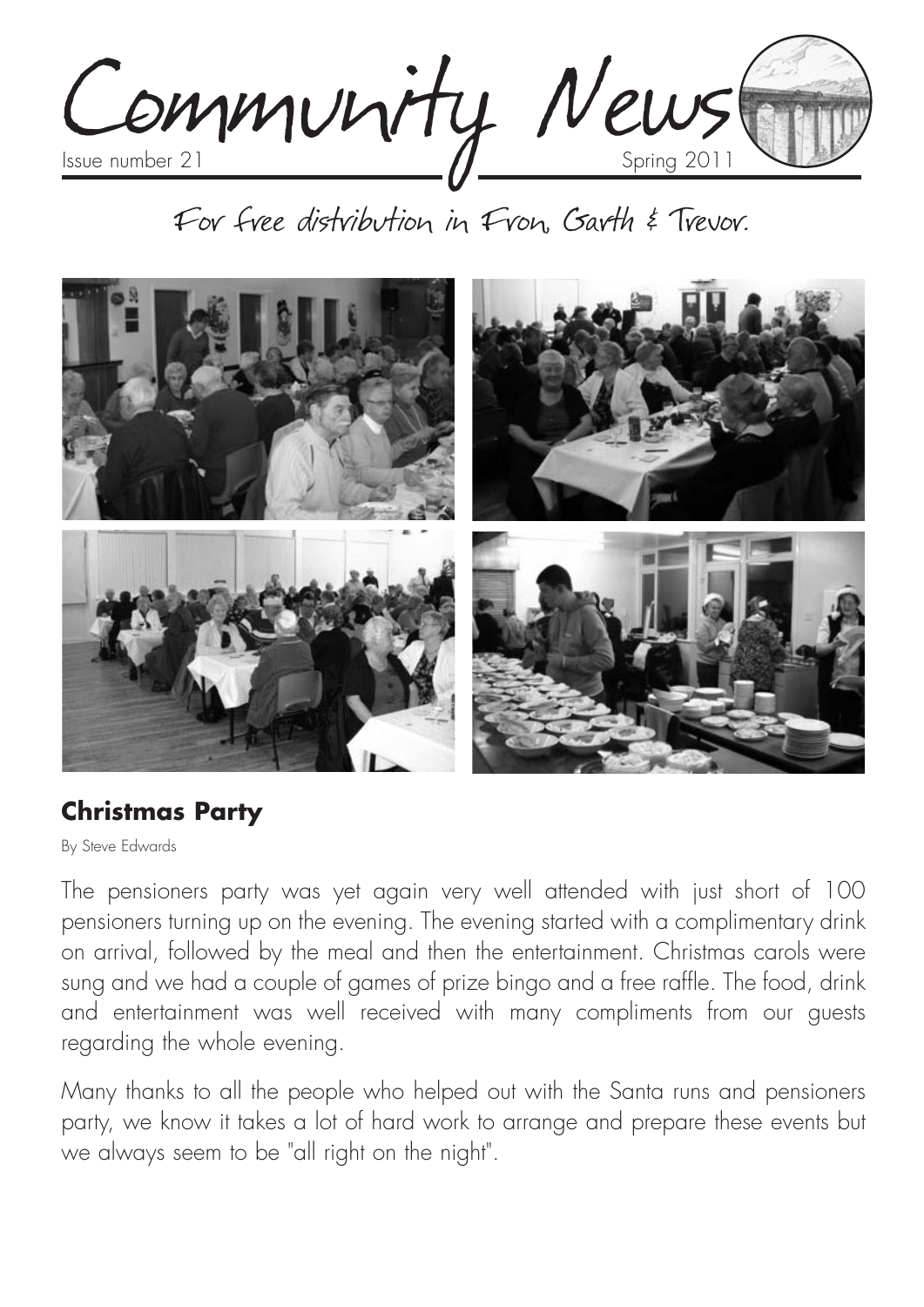#### **Cyngor Cymuned Llangollen Wledig Llangollen Rural Community Council**

#### Dates of Meetings 2011

Community Council meetings are held on the first Tuesday in the month at 7pm.

| January   |                 | no meeting                      |
|-----------|-----------------|---------------------------------|
| February  | 1st             | Froncysyllte Community Centre   |
| March     | 1st             | Garth & Trevor Community Centre |
| April     | .5th            | Froncysyllte Community Centre   |
| May       | 3rd             | Garth & Trevor Community Centre |
| June      | 2 <sub>nd</sub> | Froncysyllte Community Centre   |
| July      | 12th            | Garth & Trevor Community Centre |
| August    |                 | no meeting                      |
| September | 6th             | Froncysyllte Community Centre   |
| October   | 4th             | Garth & Trevor Community Centre |
| November  | l st            | Froncysyllte Community Centre   |
| December  | 6th             | Garth & Trevor Community Centre |

For further information contact the Clerk to the Council. Tel: 01978 810466

#### Llangollen Rural Community Councillors

|                                | Telephone    |  |
|--------------------------------|--------------|--|
| Pat Jeffares - Chairman        | 01978 820570 |  |
| Glyn Jones                     | 01978 821983 |  |
| Sue Kempster                   | 01978 810302 |  |
| Tracey Pugh                    | 01978 820631 |  |
| Joyce Evans                    | 01978 823244 |  |
| <b>Elfed Morris</b>            | 01978 820122 |  |
| Mark Valentine - Vice Chairman | 01978 812113 |  |
| Jim Davies                     | 01691774070  |  |
| Geraint Roberts                | 01691773056  |  |
| David Roberts                  | 01691770754  |  |
|                                |              |  |

#### Clerk to the Council:

Mrs Sue Jones, 1 Ael Y Bryn, Llangollen Road, Trevor LL20 7TF Telephone: 01978 810466 E Mail: clerk@llangollen-ruralcc.org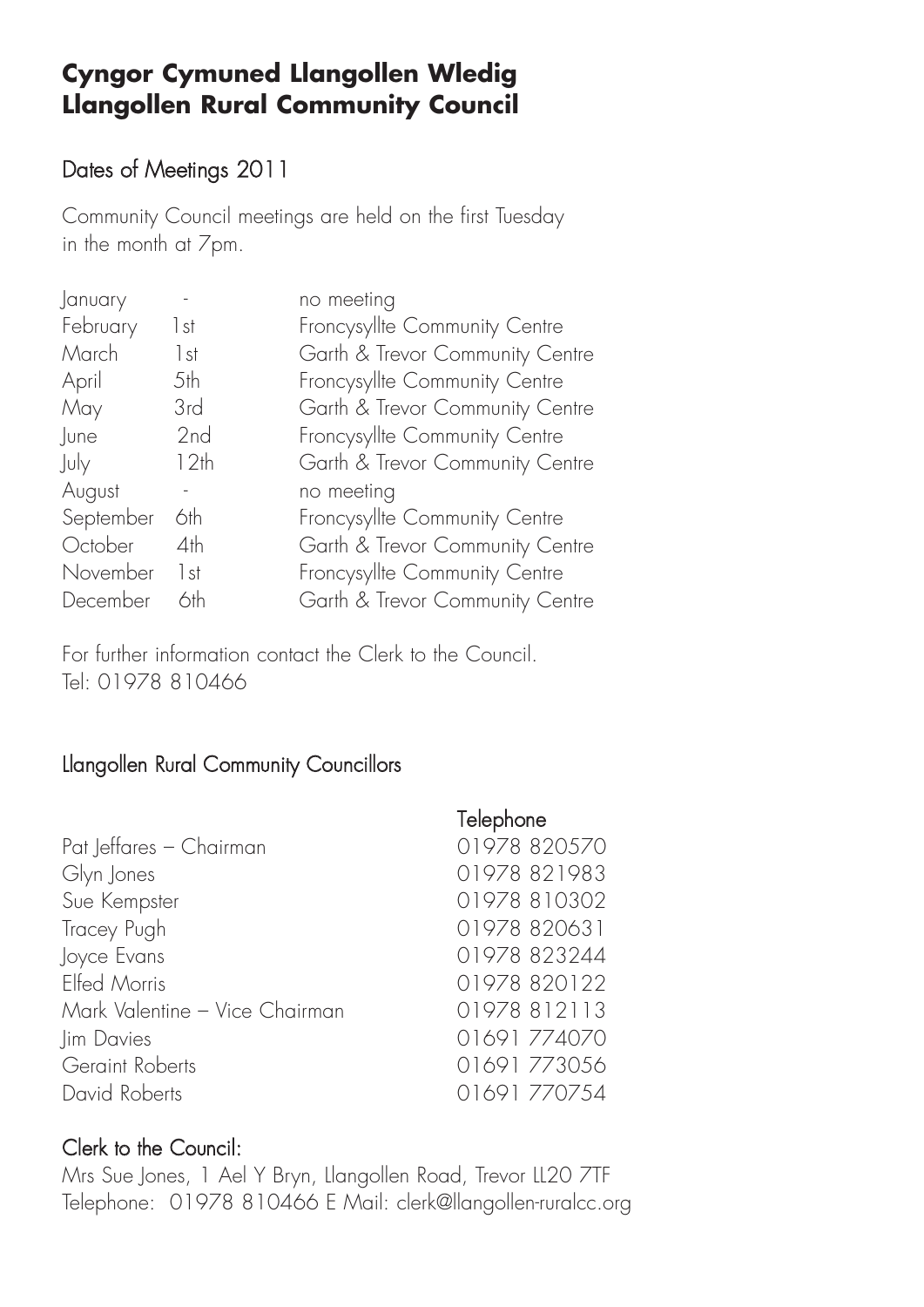#### **LONDON VICTORY PARADE 1946**

By Moira Griffiths

My mum, Rita Jones (Nee Aidley), who lived in Fron, was chosen to take part in the Victory Parade through London on Saturday 8th June 1946. She was working in Monsanto at the time, in the labs, and was proud to take part in this historic event. She and a male colleague received free return railway warrants for the journey.

On the Saturday morning they assembled at 9.15 at Hyde Park and joined a group in the Civilian Services, representing Industrial Workers in Chemical Manufacturing. The actual parade started at 10.40 and they remember meeting people from all over the country. There were nearly 21,000 people in attendance. The route was - Marble Arch, Oxford Street, Charing Cross Road, Trafalgar Square, Northumberland Avenue, Embankment, Bridge Street, Parliament Street, Whitehall, The Mall, Constitution Hill and return to Hyde Park. Their contingent was under the charge of an Assistant Marshalling Officer

The weather was good and the atmosphere was buzzing with all the excitement generated by thousands of people in good spirit. The march was long but on arrival back at Hyde Park they were taken by bus for a mid-day meal. They returned home at 1 a.m. the following morning.

If anyone would like to see the full document then please contact me, as I have the original, or a copy is being kept in a folder held by Joyce Evans. Moira Griffiths 824401.

#### **Congratulations**

Mrs. Maelor Roberts of Tegfan Llangollen Road Trevor celebrated her 100th Birthday on New Year's Day. The Photograph shows her with her great grandchildren at a lunch for her immediate family in The Bryn Howel Hotel. She was extremely pleased with all the cards, flowers and visits, which included visits and flowers from the Mayors of Wrexham and Llangollen, together with representatives of the Community Council.



Over a hundred cards were received, including one from the Queen, The Welsh Assembly, The Minister for Welsh Affairs, and the Community Council.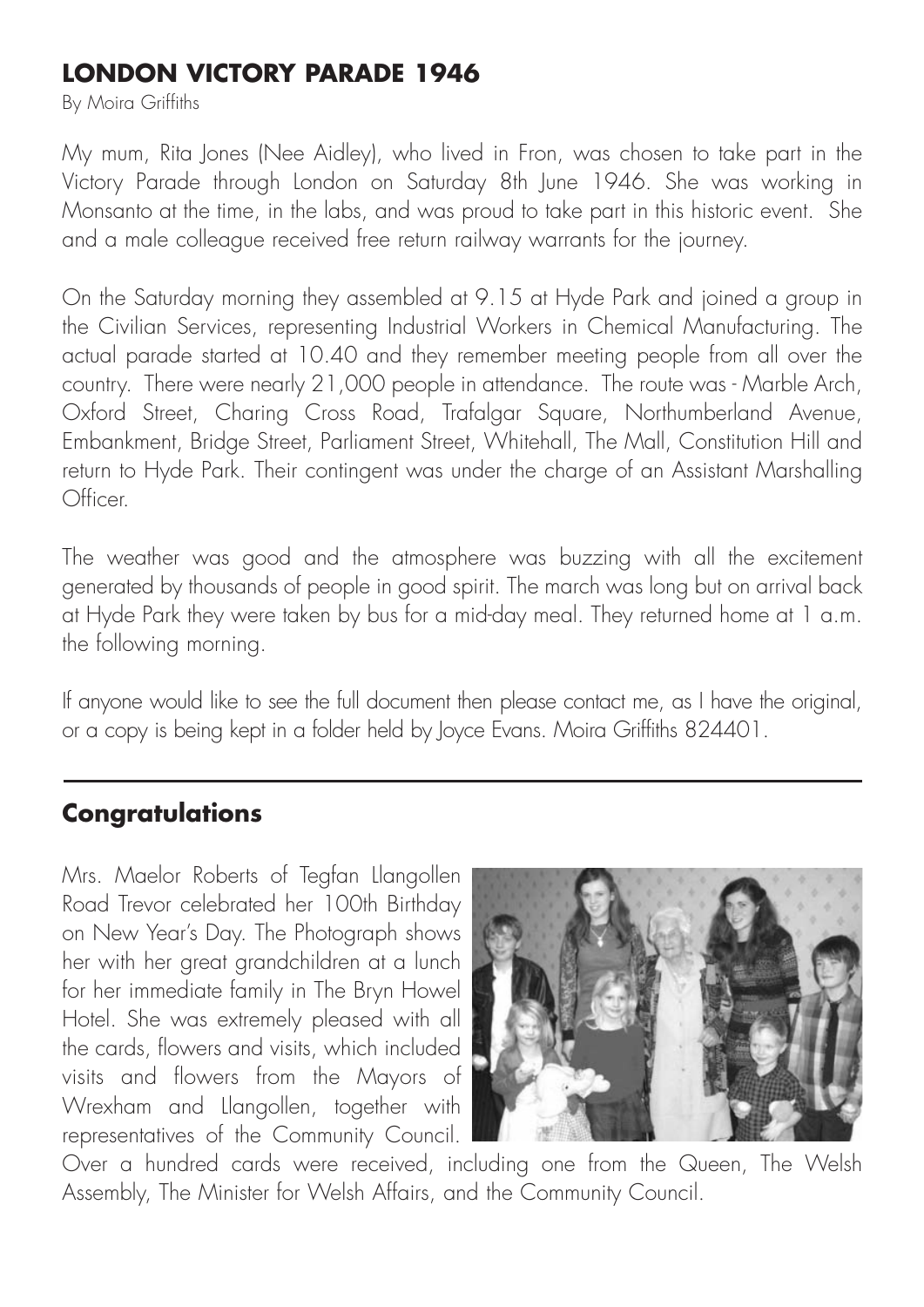#### **1st Trevor Scout Group**

Elaine Anderson Group Scout Leader.

Many thanks to the people of Trevor Estate who donated £ 81 for our carol singing on a bitterly cold night. Also the Xmas raffle raised £122 which was won unbelievably by myself.

Good news as we now have a Scout Leader for the group, this is for children 10 -14 ½ years, and the group will start after the Easter holidays. If there is anyone interested in helping with this age group, please call and see me on a Thursday evening between 6.30 - 8pm at our HQ.

The cubs are going on a pack holiday to London during half term for 4 days; there are 18 of us traveling in all. We will be meeting our local MP and visiting the Houses of Parliament and the Jewel Tower with her. We are also doing touristy things like London Eye, Tour on the Big Red Bus, Boat ride on the Thames, Buckingham Palace and visiting the Museums, this will give the cubs a good all round experience and something to remember.

Our next Bingo will be Wednesday 9th March eyes down 7.30pm.

## **Thank you**

I can only speak for myself and my husband but what a wonderful evening we had at the Garth, Trevor and Fron Senior Citizens Christmas Party,

The food, drink and entertainment were great but even better was meeting people we had not seen for such a long time. I knew my husband would enjoy himself as he had lived on "Trevor Estate" as a child, before moving to Fron. He met cousins, old workmates and school friends.

However, being a "Grumpy Old Man" he had to find something to complain about. "There wasn't enough time to talk to everyone". Well if he is lucky enough to get an invitation next Christmas, he'll just have to get there a bit earlier, won't he!

Seriously though, what a lovely evening it was and what a fantastic group of volunteers, young and not so young. We hope that these parties can continue. Thank you all so much.

Pat Wilson, Froncysyllte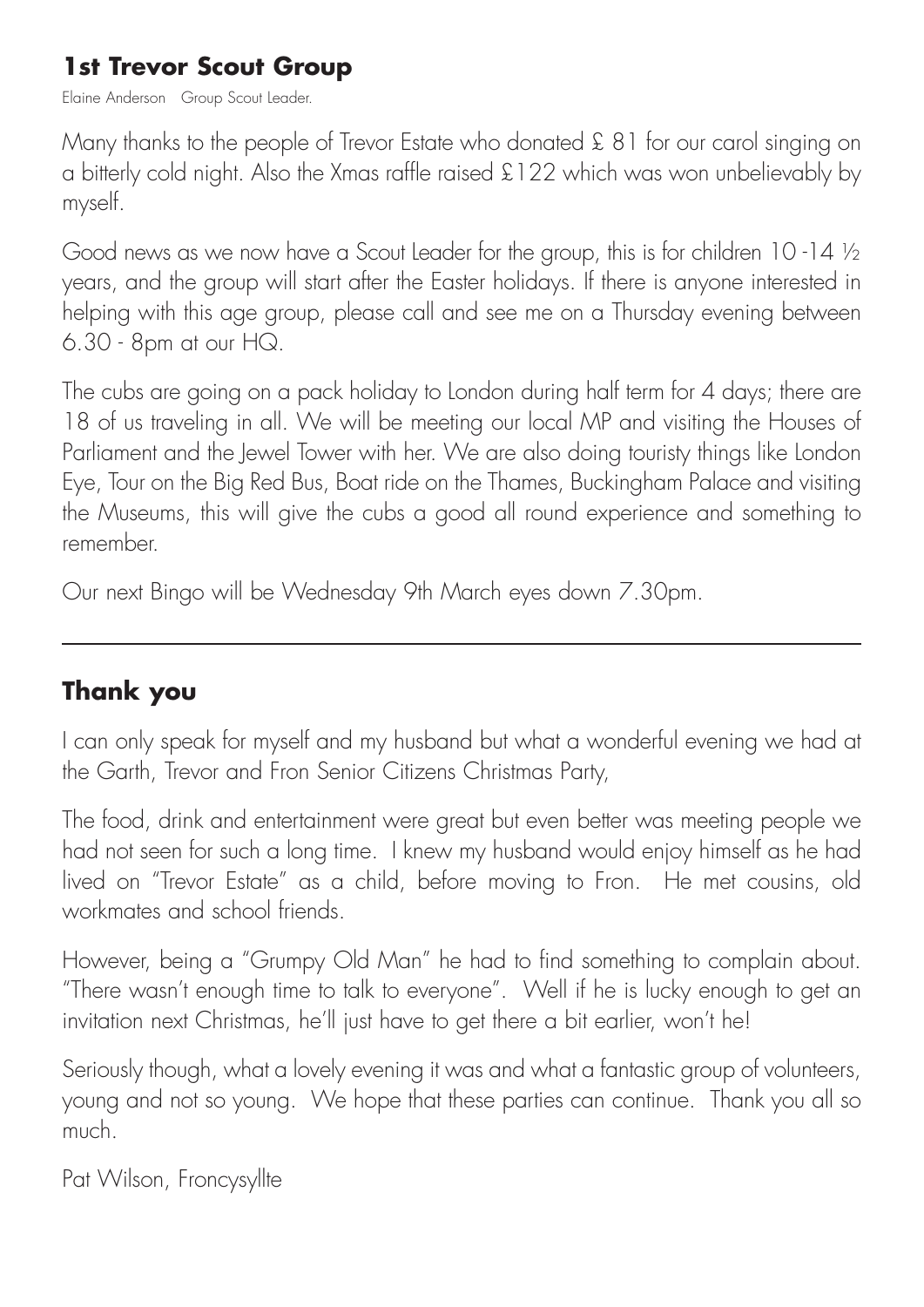#### **For many people, Easter is happy time.**

By Tony Rees Vicar of Chirk

On a secular level, it marks the end of winter and the start of spring, and with that the hope and expectation of new life, with buds, blossom and new leaves, birds nesting and fledglings growing.

For Christians, Easter marks the end of Lent (the word refers to the lengthening of the days during spring) which is the season of preparation for Holy Week, Good Friday and Easter Sunday. After remembering on Good Friday the death of Christ on the cross, Christians celebrate on Easter Sunday the resurrection of Christ to new life; his rising from the dead.

At Easter, Christians celebrate the God who gives life and hope even after death and despair. At Easter, Christians celebrate the presence of the living Lord Jesus alive in our world and hearts.

Easter means there is life after death, light at the end of the tunnel, hope in spite of setbacks, God victorious over evil. Easter therefore means we can triumph over sin, triumph over despair, and triumph over death. With God, nothing is impossible, and with the living Christ in us nothing need be impossible for us either.

Happy Easter!

### **Congratulations**

Fron resident and keen Classic Trials rider Russell Jones has won the Sammy Miller Products Best British Performance Trophy 2010.

The photo above shows Russell receiving his award from Mr Sammy Miller at the ACU Awards dinner on Saturday 29th January 2011.

The trophy is awarded to the rider who



scores the least penalty points throughout the whole of the year's championship. The 2010 championship consisted of 9 rounds starting in Devon in March and ending in Didcot at the end of November. Throughout the year Russ tackled 288 competitive sections and battled hard against the other 244 riders who registered for the 2010 championship. Well done Russ!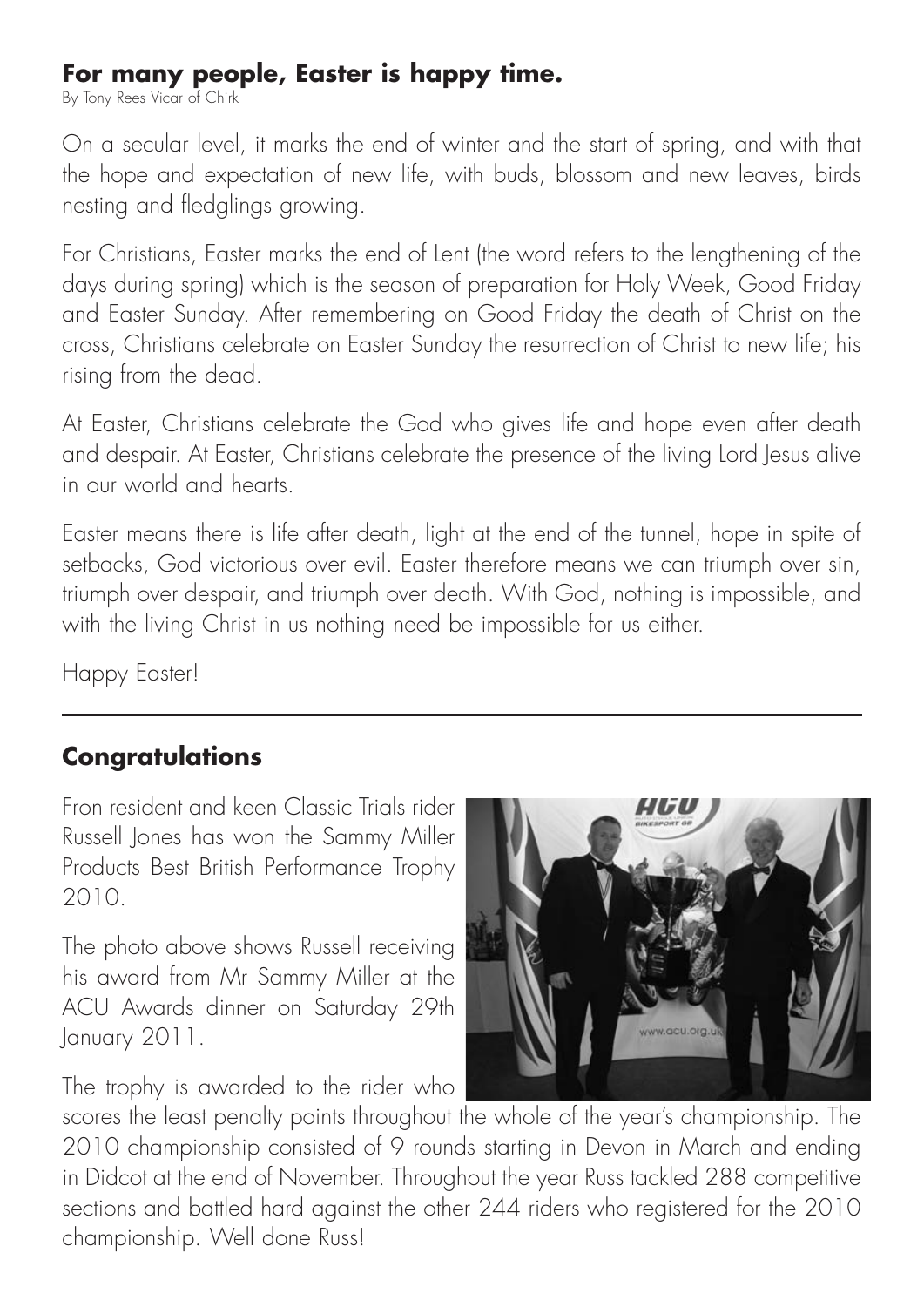## **Christmas 2010**

by Steve Edwards



At the beginning of December we were able to get our three Christmas trees in Garth, Trevor and Fron decorated with lights to start off our usual Christmas celebrations.

Due to poor weather we did have to cancel (at short notice) a Christmas fayre that had been planned to be held at Garth & Trevor community centre, we were really disappointed to cancel but due to the exceptionally cold and slippery conditions it was far to

dangerous to expect people to come out and support this event.

Fortunately the weather did improve slightly as the month went on and we were lucky enough to see Santa carry out his annual visit on the run up to Christmas. Santa had a great time touring the villages talking to young and old and giving out chocolates (courtesy of Cadbury at Chirk) to local residents as he travelled through our villages.

We hope everybody received all the presents they asked for on Christmas morning!!



### **Aqueduct Community Association**

by Steve Edwards

The Aqueduct Community Association has recently had a change of Chairperson, the out going Chair; Sue Kempster has been with the Association since day one and has been a great driving force for the Association. The Association members would like to thank Sue for all her hard work and commitment over the last few years.

I have now taken over from Sue and it is my intention to serve our three communities to the best of my ability and to continue working alongside our Association members and all the other community groups in the area to achieve our goals.

As always we are keen to try and get more people to join us and help shape the future of our communities, there is currently a lot of work going on to create a tourism development plan for the 11 mile stretch of the World Heritage site that will undoubtedly affect everybody for many years to come. If you feel you could spend some time helping us contribute to this plan, and other plans that will be developing soon then maybe now is the time to get involved. If you feel you may be interested in helping shape the future of our community please contact a member of the Aqueduct Community Association, visit our website: www.aqueduct.uk.com or drop me an e mail: aqueductca@gmail.com for more details.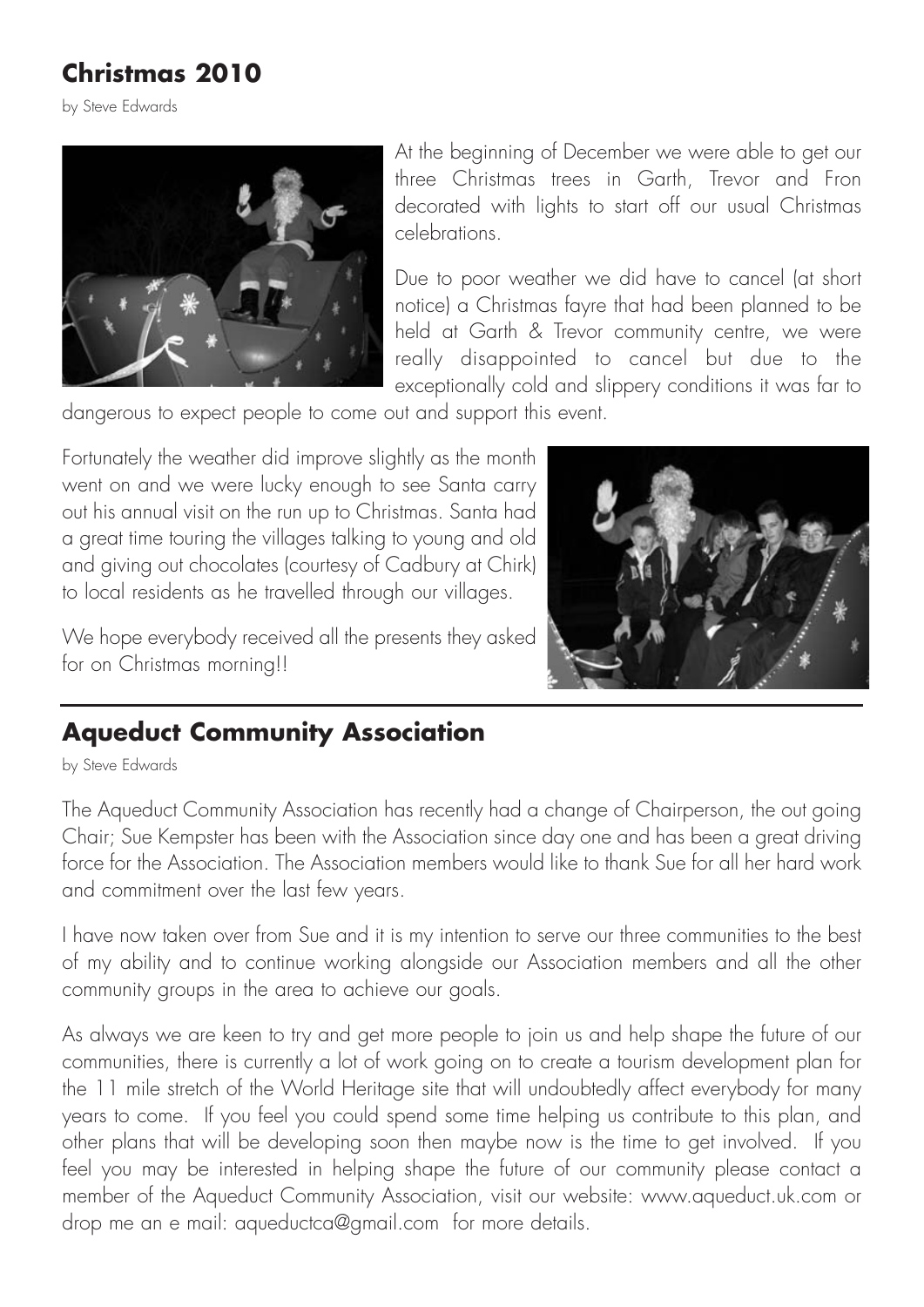### **Froncysyllte After School Kids Club**

By Anita Jeffares

Christmas Party All the children in the club enjoyed a party and were entertained by 'Brian the magic man', who put on a great balloon and puppet show.

Winter Tales The children were treated to an evening of traditional Christmas and winter tales by a local story teller. A good night was had by all.

Jewellery Making The children have been making jewellery. This has been attended by children of all ages. They have made bracelets and necklaces on several occasions and have asked if they can make more!

Street Dance Workshop A dance workshop is held every Monday night in club. The children learn new dance moves every week and are hoping to put on a show for parents and friends in the summer term. This has proved to be a very popular workshop.

'Molly the Police Dog came to visit' On the 8th December, we had a special visit from Molly and her handler PC Gareth Wedley. The children were fascinated to hear all about the great job Molly does for the police.

Pottery Evening Honeypots ceramics attended our club in December and the children made a Christmas Eve Plate for



Santa's cookies. They are due back in March to make a Mother's day treat.

Hotdog and DVD sleepovers Hotdog and DVD nights have been very popular. They are held once a month. The children have made this into a sleepover night bringing along their pyjamas and sleeping bags and enjoying lots of treats.

Techniquest Science Workshops Techniquest will be attending the club in the Spring and Summer term. There will be various hands-on workshops and the children will have the chance to learn about Minibeasts, Under the Sea and Space.

The Kids Club is held in the school every evening between 3.15pm and 5.30pm and open to all children between 3 and 11 years regardless of whether they attend Fron school or not.

For more information, please contact Anita Jeffares on 01691 773310

#### E-mail: neatjeffares@aol.com

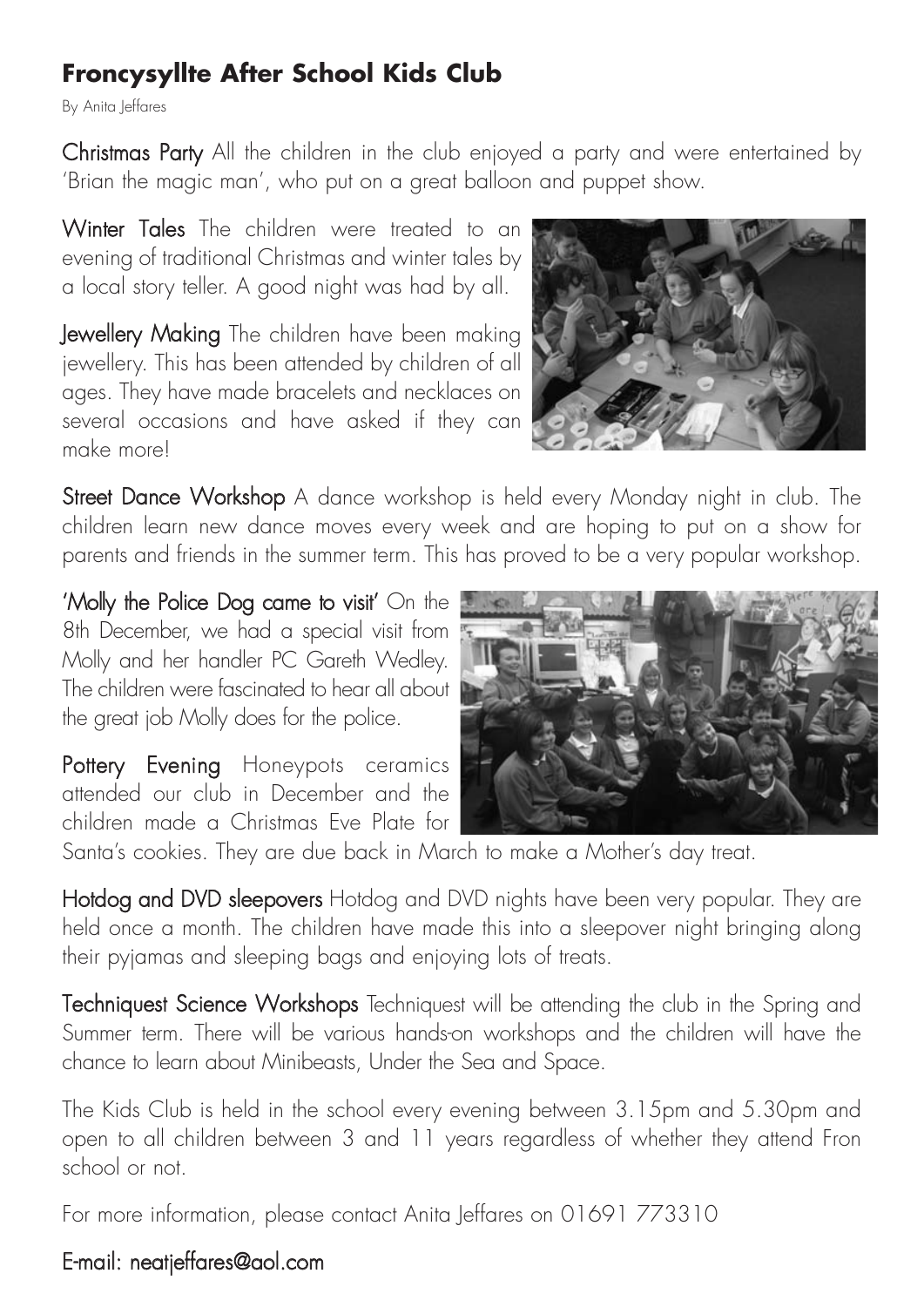#### **Master Butchers – Where Quality Counts. Gwyn Davies Ltd**

We provide a first class professional service. We cater for every occasion from BBQs to formal dining. BBQs to formal dining. At Gwyn Davies Ltd.

> **Tel: 01978 860075** Tel: 01978 860075 **19 Castle Street, Llangollen. LL20 8NY** 19 Castle Street, Llangollen. LL20 8NY



RGT Registered Charity No.269668. Greyhounds and lurchers looking for homes. bethan-richardson@hotmail.co.uk Contact Beth Richardson on 01978 812905 or



1 Ael Y Bryn, Llangollen Road, Trevor,

En-suite Rooms with T.V.<br>T.V. Lounge - Car Parking Situated on the Offa's Dyke Walk 5 mins to Llangollen 5 mins walk to the famous Thomas Telford Aqueduct<br>Open all year round spen an year round

Tel: 01978 820152<br>Email:oaklandstrevorbandb@hotmail.co.uk www.oaklandstrevor.co.uk<br>Liangollen Road, Trevor, Llangollen, Wrexham. LL20 7TG

n LLZU

Tel:/Fax: 01978 821602 Proprietor: Linda Evans

We are opening on April 1st  $2011$  and look forward to seeing customers old and new.

Wed, Thurs, Fri 12 noon - 5.00pm Sat, Sun & Bank Holidays 10.30am - 5.30pm<br>Closed Monday & Tuesday<br>
Closed Monday & Tuesday Closed Monday & Tuesday



WITH HUNDREDS OF PRODUCT AT OUR EXPERIMENT OF PRODUCT AT OUR EXPERIMENT OF PRODUCT AT OUR PRODUCT AT OUR PRODUCT AT OUR PRODUCT AT  $\sim$ 

ERIC GENTS HAIRDRESSER CRANE STREET, CEFN MAWR.

**OPEN** MONDAY & TUESDAY 8.30 – 12.30 THURSDAY & FRIDAY 8.30 – 3pm SATURDAY 8am – 12.00

Tel: 01978 823735 EVANS MOTOR FACTORS WELL STREET, CEFN MAWR.

OPEN MONDAY – SATURDAY

FOR ALL YOUR CAR PARTS the day of the day of the day of the day of the day of the day of the day of the day of the day of the day of the day of the day of the day of the day of the day of the day of the day of the day of the day of the day of th & ACCESSORIES TOOLS & PAINT

> **Samirah Authentic Bangladeshi Cuisine**

Open 7 days a week 8 till late.

**SPECIAL OFFER** 

Vegetable Curry & Rice £2.99 Chicken or Lamb Curry with rice £3.99

20% Discount on Order Over £10.00 **FREE HOME DELIVERY** (On order over £8.00 within 7 miles radius)  $PROSPECT GARDEN TEA~ROOM$  Free Bottle of Coke 1.5 Ltr.  $II_{100}$   $III_{100}$ Open 7 Days a week (Including Bank holidays) Sun - Thu: 5:30pm - 11:00pm  $\mathcal{G}$  and  $\mathcal{G}$  and  $\mathcal{G}$  and  $\mathcal{G}$  and  $\mathcal{G}$  and  $\mathcal{G}$  and  $\mathcal{G}$  and  $\mathcal{G}$  and  $\mathcal{G}$  and  $\mathcal{G}$  and  $\mathcal{G}$  and  $\mathcal{G}$  and  $\mathcal{G}$  and  $\mathcal{G}$  and  $\mathcal{G}$  and  $\mathcal{G}$  and  $\mathcal{G}$  and OPENING TIMES **CARGING THE SECTION CONTROL 01691 774 858**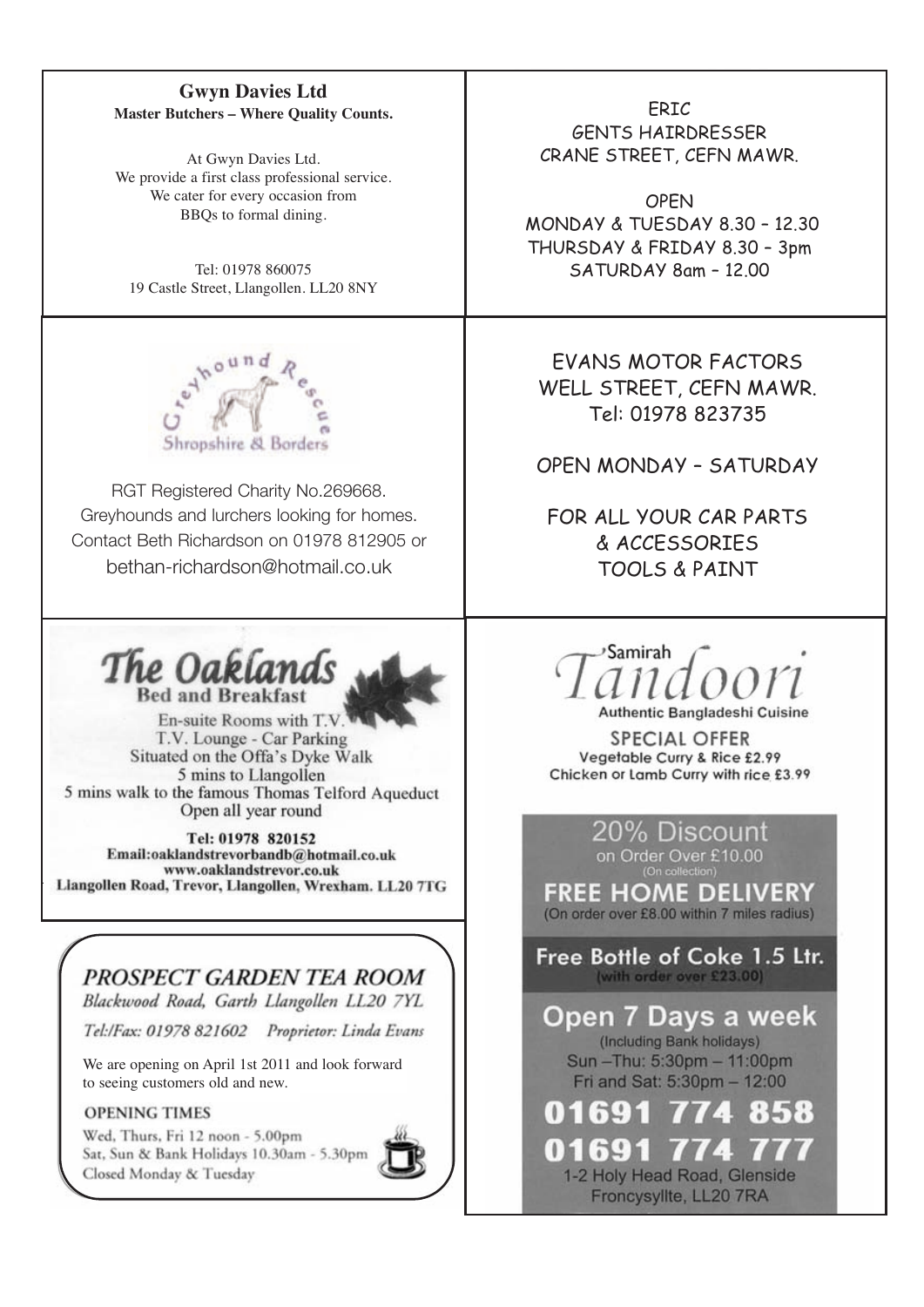# **E. WYLES & SON**

(Proprietors: J. M. & R. J. Wyles)

#### **FUNERAL DIRECTORS**

Telephone: (01691) 773468/778623 **Greenfield House** Froncysvllte Llangollen Denbighshire **LL207SW** 

Quality Servicing for your vehicles

#### **CHRIS'S MOTORS**

- Servicing
- **Repairs**
- Tuning
- MOT's
- **Bodywork**

Telephone: 01978 824448 / 861261 Aqueduct Garage, Llangollen Road, Trevor, Wrexham

#### **ADVERTISING**

1 Business Card - **£10.00** 2 Business Cards - **£20.00**

Please mark all communications **COMMUNITY NEWS** and include a name and tel.number.

**Send copy to:** Clerk to the Council 1 Ael Y Bryn, Llangollen Road, Trevor, Wrexham I I 20 7TF or via e-mail to:clerk@llangollen-ruralcc.org Tel. Enquiries: 01978 810466

#### **Summer issue deadline for adverts or articles Noon Monday 9th May 2011.**

Disclaimer: Llangollen Rural Community Council declares that the publication of any advertisement does not carry its endorsement or sponsorship for the advertiser or their products or services unless indicated.

#### **A.E. Roberts Electrical**

Crane Street, Cefn Mawr LL14 3AB Phone: 01978 821863 Open Monday – Friday 9am – 5pm Saturday 9am – 3pm

We stock all your Electrical Requirements TV's, Cookers, Fridges, Dishwashers etc.



**Acrefair Newsagents & Convenience Store Llangollen Road, Acrefair**

for

- All your everyday Groceries & Toiletries
- Wines, Spirits & Beers
- Magazines & Newspapers
- National Lottery
- Paypoint for Gas, Electric, Telephone
- Western Union
- Parcel Collect Service

**<sup>24</sup> Hour Recovery**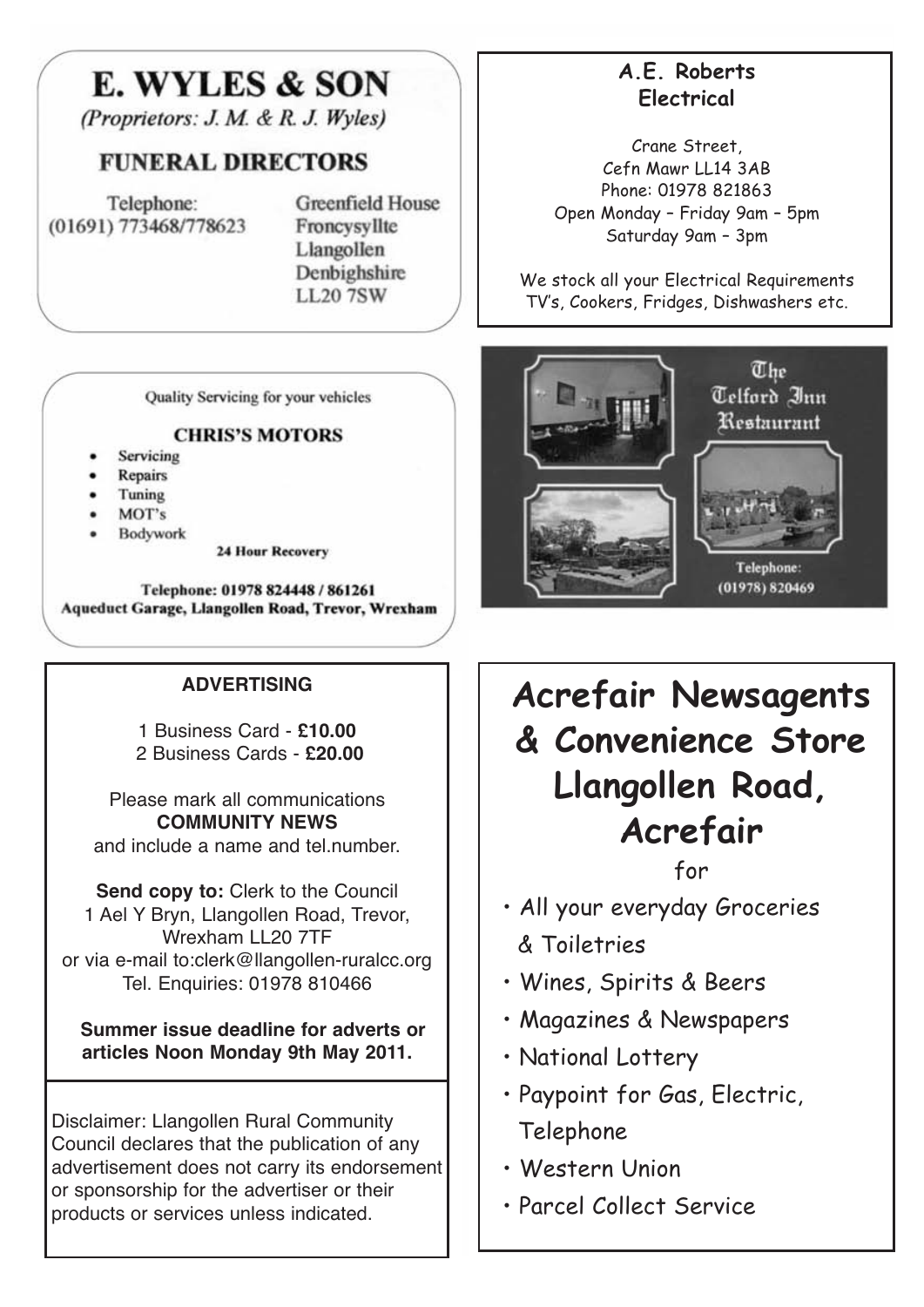## Premier express

3-5 Heol Penderyst, Trevor

Your new Premier Store is now open, providing you with:

> Newspapers & Magazines Food & Groceries Wine, Beer & Spirits Household Essentials Confectionery & Snacks And much, much more

Pop in and see what we have to offer!

Opening Hours Monday to Sunday 7am – 10pm

# **Moreton Garage**

MOTs to Cars & Vans £40 Motor Bikes & Quads £25 Service & Repairs to all models Fault Diagnostics Tyres **Exhausts** Air conditioners Welding

Combined MOT & Service from £99 Unit 4 Moreton Business Park, Gledrid, Chirk, Wrexham

Email: moretongarage@btconnect.com T 01691 773003



reasonable rates

# **JR Soft Furnishings**

Made to measure curtains, blinds and accessories Domestic and commercial Clothing Alterations & repairs

Wheatsheaf Workshops, Rhosymedre, Wrexham, LL14 3YE **Tel:** 07854 654568 **Email:** jrsoftfurnishings@yahoo.co.uk

### For the care of your animals

The vets your pets would choose!



Monday: 8.30am - 6.30pm Tuesday: 8.30am - 8.00pm Wednesday: 8.30am - 6.30pm Thursday: 8.30am - 6.30pm Friday: 8.30am - 6.30pm Saturday: 9.00am - 1.00pm 24 hour emergency cover on evenings and weekends

**Daleside Veterinary Group Elmwood, Pandy Industrial Estate,** Pandy, Wrexham LL11 2UA Tel: (01978) 311881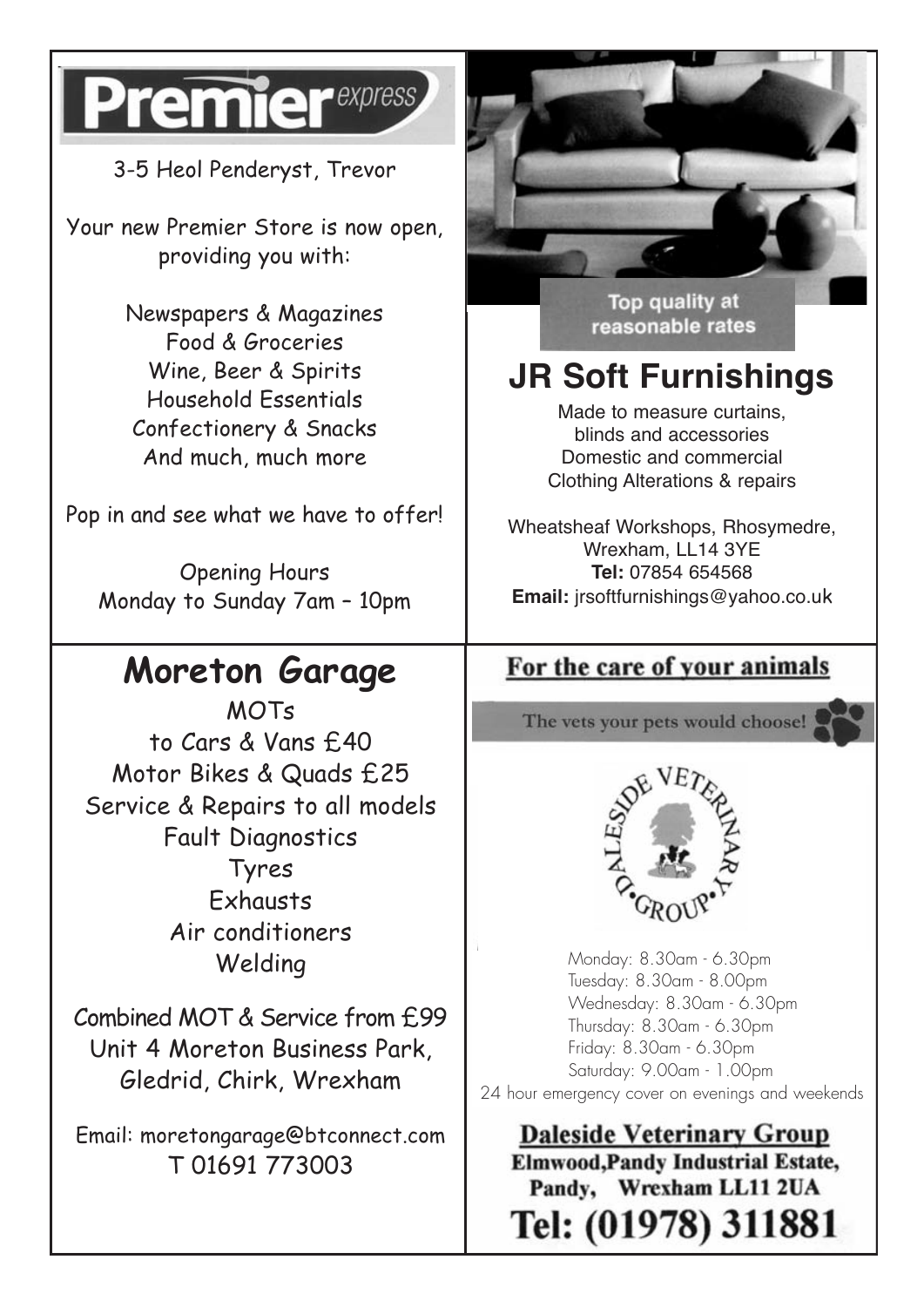#### **A PROFESSIONAL TILING AND PLASTERING SERVICE**

INCLUDING ALL ASPECTS OF TILING AND PLASTERING. **UNDER TILE HEATING AND MAINTENANCE & REPAIRS.** 

**FREE ESTIMATES** 

TEL: 07921 261620 **EMAIL: SHAUN@SHOB.CO.UK** WEB: WWW.SHOB.CO.UK

**SHAUN HEYWARD** 

ERING & TILING

**Margaret's Crane Street, Cefn Mawr Total Beauty and Leader Salon 822355 821791**

Call in to your local professionals for all your Beauty & Hair needs. Years of experience in the industry, to provide you with the perfect experience.

> Call to book on the above. Consultations free of charge

# **Matt's Barber Shop**

**Victoria House,Crane Street Cefn Mawr Phone 01978 812000 Opening Hours Monday – Friday 9am – 6pm Saturday 8am – 2pm Closed for lunch 1pm – 2pm Appointments taken No appointments required for Saturdays Traditional Barber & Stylist**

**MEL ROBERTS & SON Family Butcher Crane Street, Cefn Mawr, Wrexham**

Spaces Available TOWERS HILDRENS' DAY NURSERY Llangollen Road, Acrefair, Wrexham LL14 3SG **Full or Part Time Childcare** from birth - 5 years Proprietor: A. R. Roberts B.ed, M.A. Tel: (01978) 822446

### **Steve Davies Telecom-man**

Ex BT engineer with over 12 years exp, Telephone extension points installed, Line fault diagnosis and repair, Broadband problems investigated, Cat5 cabling for computer networking.

All work undertaken to professional standards. Guaranteed over 50% cheaper than BT.

For a prompt response and appointment to suit you please ring **01691 772064 or 07545 549080 www.telecom-man.com**

# **JOHN FRANCIS ROBERTS FUNERAL DIRECTOR**

LONG STANDING PRIVATELY OWNED BUSINESS

**PROPRIETOR J.A. ROBERTS** 

COMPLETE PERSONAL SERVICE DAY OR NIGHT

TEL (01978) 810884 10 Crane Street, Cefn Mawr, Near Wrexham,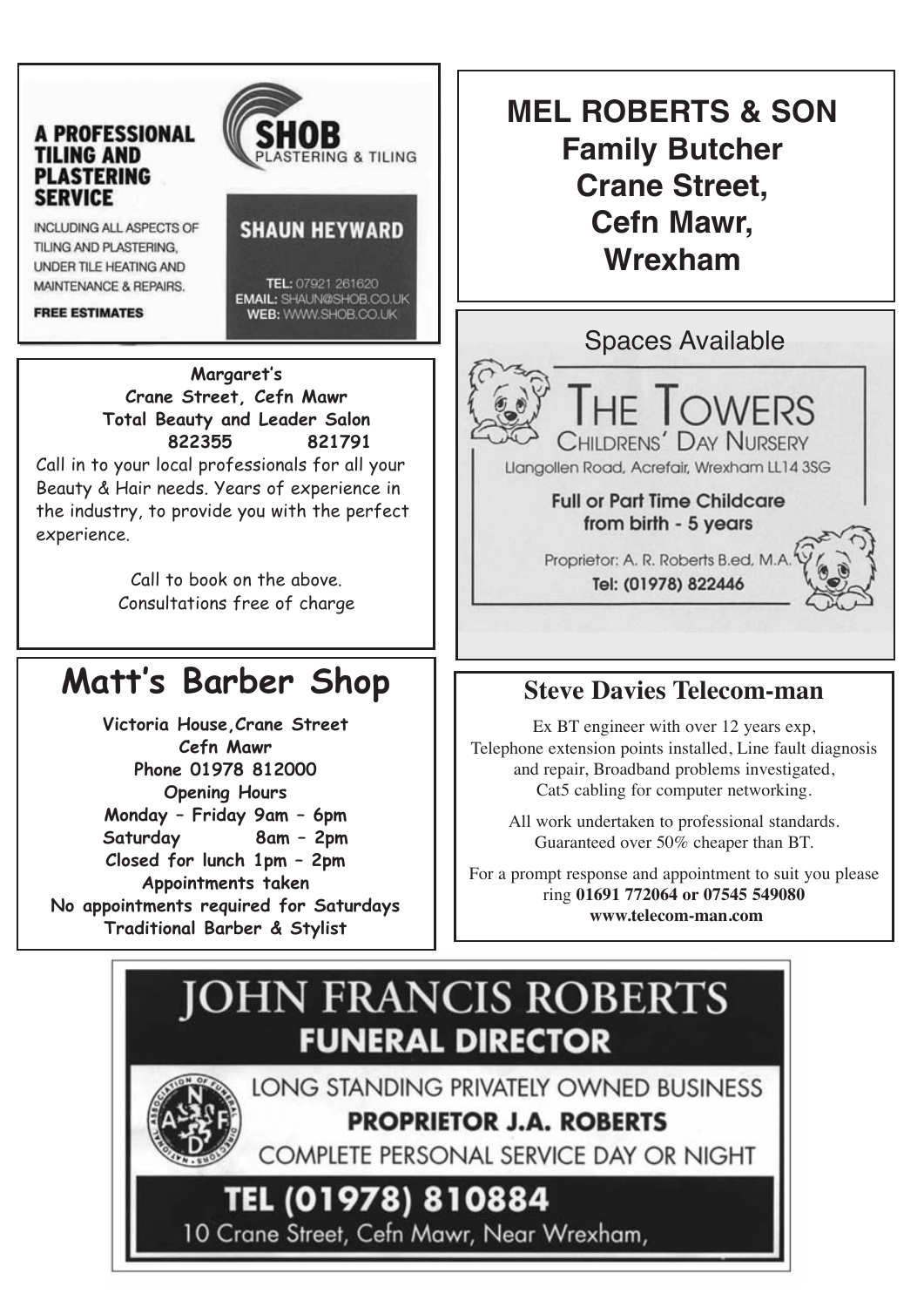

### **AUSSIE ROOSTER**

Llangollen Road, Trevor

Open 7 days a week Weekdays open at 6pm Weekends open at 12pm

Quiz night on Wednesdays Starting at 8pm **Phone: 01978 810441**

# **Sandra's Hair Studio**

Tel: 01978 821271 34 Well Street, Cefn Mawr, Wrexham LL14 3AE

## **Homelink Library Service**

If you are disabled or have difficulty getting to your local library a Homelink library service is provided by Wrexham County. This offers a home visit every four weeks and provides access to the whole range of library and reference services, including books, Audios, CDs and DVDs.

For further details contact Wrexham Library 01978 292090 and ask for Ellen Edwards who looks after the Homelink Service.

#### The dates of visits to your area for the next three months are as follows:

Wednesday 9th March, Wednesday 6th April and Wednesday 4th May.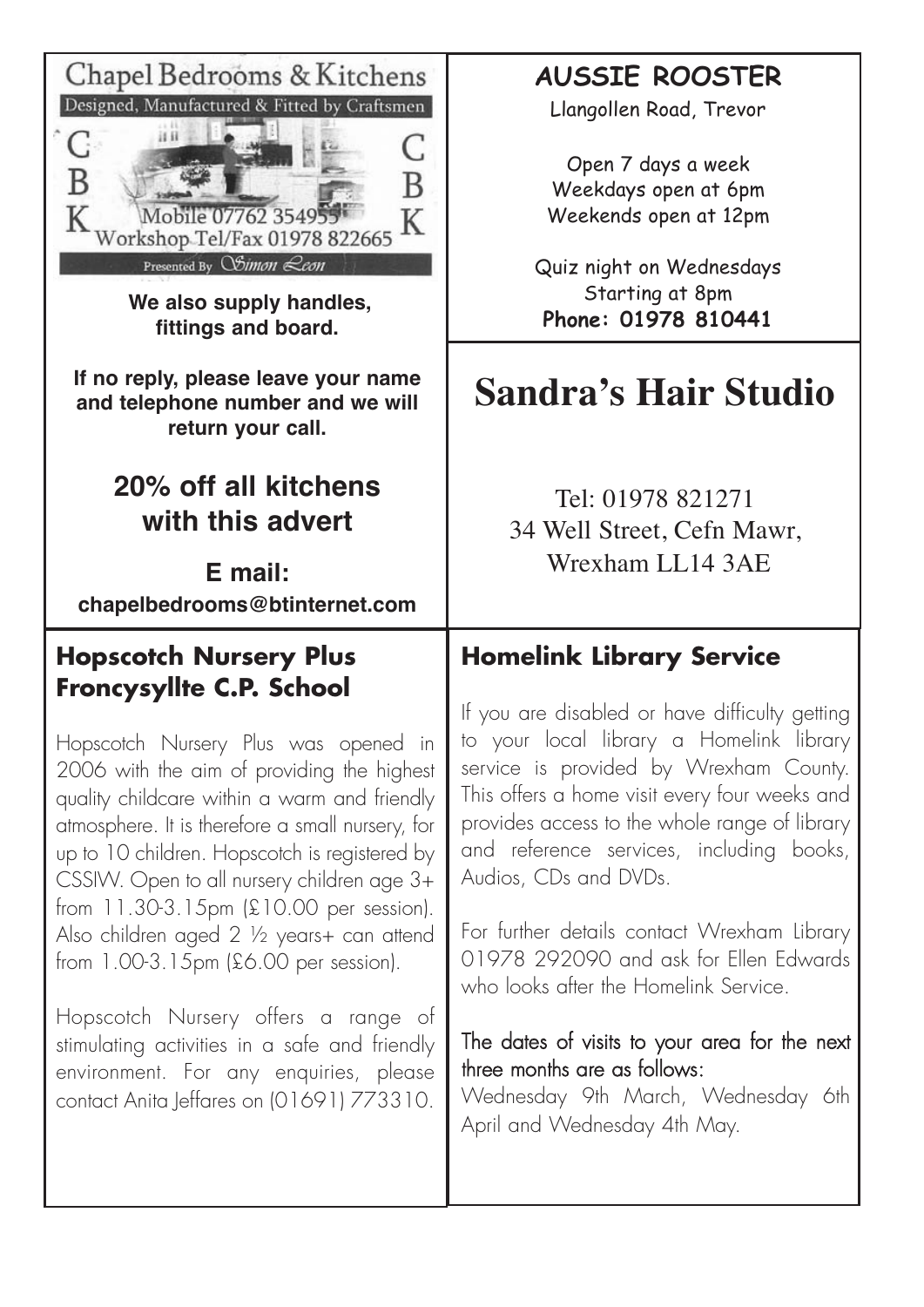### **Fantastic**

By Barbara Davies

On 25th January 2011, the Foundation Phase team visited school to monitor teaching and learning in our Foundation classes and the transition to Year 3. (Mrs Bellis, Mrs Kerr and Mrs Jones classes)

The report was excellent and the governors, teachers and children are very proud of the wonderful comments made in the report.

Here are a few comments from it:-

"Areas of continuous provision are thought out so that children can make connections between their learning."

"Attractive room layout. Mixture of activities available to the children."

"Evidence of progression is very clear in Years 1 and 2; children showing high levels of independence and collaborative skills."

"Years 3 and 4 teacher has created working areas and the children are focused on their own learning."



"Throughout Foundation phase children are very interested and motivated to learn-lots of strengths."

"Good working relationships between all staff in each of the classes-clearly everybody is on board".

#### A big thank you and congratulations to all the staff and children involved in making our school such a success!

#### From Everyone at Fron School

### **Mobile Library**

The mobile library will still be calling every three weeks on a Tuesday:

| Garth Rockman's Arms 9.30 to 10.10 Garth Primary School |                                                                                   | 10.15 to 11.00 |  |
|---------------------------------------------------------|-----------------------------------------------------------------------------------|----------------|--|
|                                                         | Pentre Village School 1.20 to 12.00 Trevor Community Centre 1.15 to 2.15          |                |  |
|                                                         | Rhosymedre Community Centre 2.30 to 3.45 Fron Lay-by by Cliff's Cafe 4.00 to 4.40 |                |  |

#### Dates for 2011: 8th & 29th March, 19th April, 10th & 31st May.

Any queries regarding the operating of this route should be referred to

Rhos Library 01978 840328.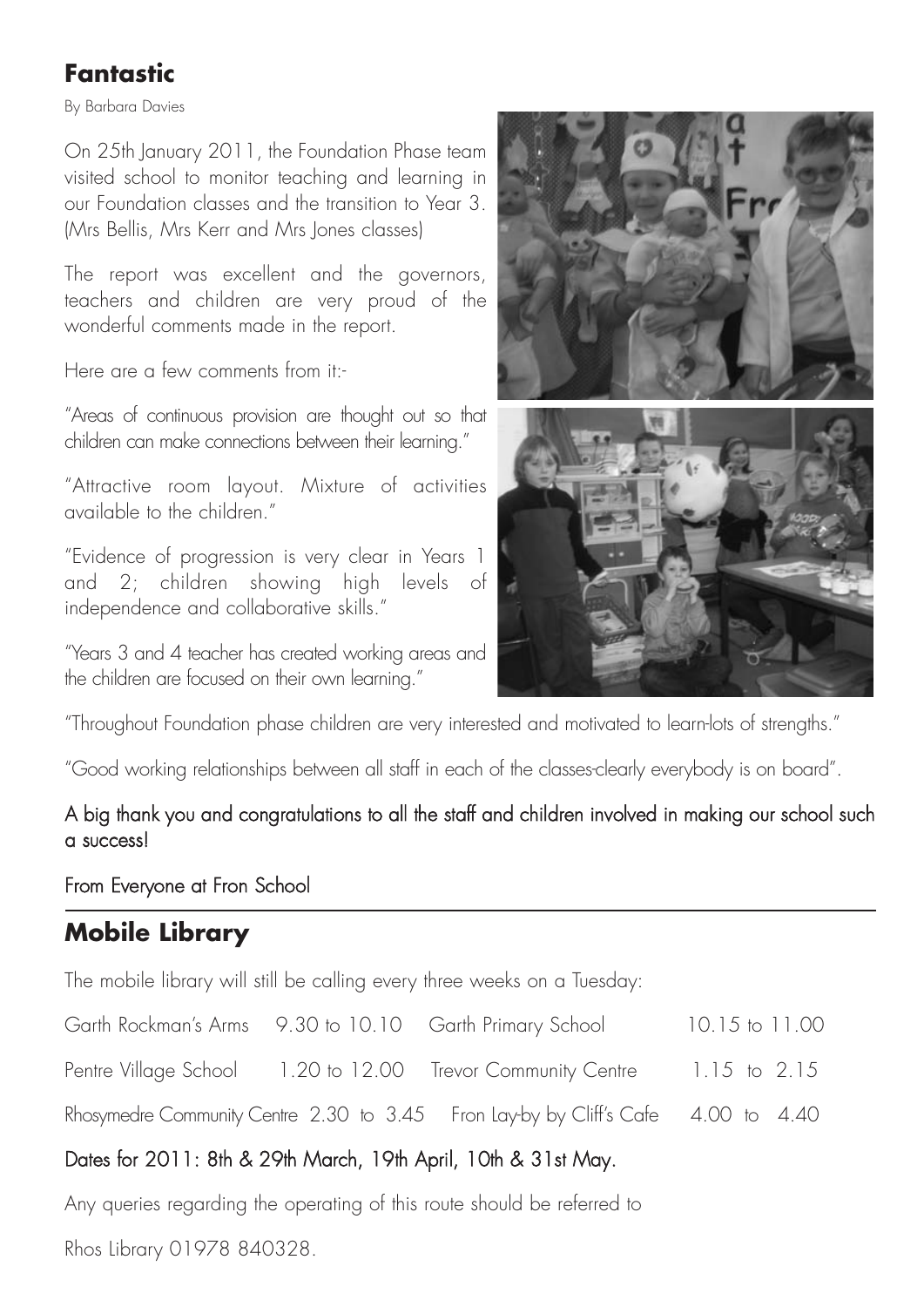### **Garth School News**

By Sylvia Clough

Pupils in the junior department visited "Dangerpoint" again this year as part of their PHSE syllabus and they thoroughly enjoyed and benefited from the experience. Pupils in Years 5 and 6 put on a show to celebrate the Aqueduct's history and we have had very positive feedback from everyone who attended the event.

We conducted a school Christmas Concert in December, despite burst pipes and snow and my confinement in hospital. We had a burst pipe twice over the Christmas holidays and we have had to work under very difficult circumstances. I wish to praise the staff for their hard work and team effort during this difficult time, and the parents and children for their patience and understanding. At least we didn't close. Now we are having new toilets and have work going on around us.

The choir took part in a fundraising concert in B and Q and also took part in the LIME concert at the Pavilion in Llangollen.

We wish to purchase more Welsh books and we wish to help the School Council to raise funds for four new laptops for the juniors and a whiteboard for Foundation Class 1. We also wish to ask the Governing Body to help the School Council to rally more of an input by more parents. They are asking to meet with the Governing Body to discuss the way forward. Any ideas? Give us a ring.

#### **Garth News**

By Mark Valentine

Residents of Garth, young and old gathered at the Christmas Tree to sing a selection of carols. With snow lying on the ground and the tree lights on, we enjoyed warm mulled wine and mincepies. (We then walked down to the Aussie Rooster for some further lubrication). A lovely community event we hope to repeat.

#### **Fron Church News**

Concert at St Mary's Church, Chirk, featuring Glyn Ceiriog Choir and local schools choirs and soloist: Friday 18th March, 7.00 pm

#### Services at St David's Church, Froncysyllte:

Mothering Sunday, 3rd April, 9.30 am Family Service

Good Friday, 22nd April, 12.00 noon Devotional service

Easter Sunday 24th April, 9.30 am Family Communion

Celebration service at Froncysyllte Community Sensory Garden: Saturday 14th May at 2.30 pm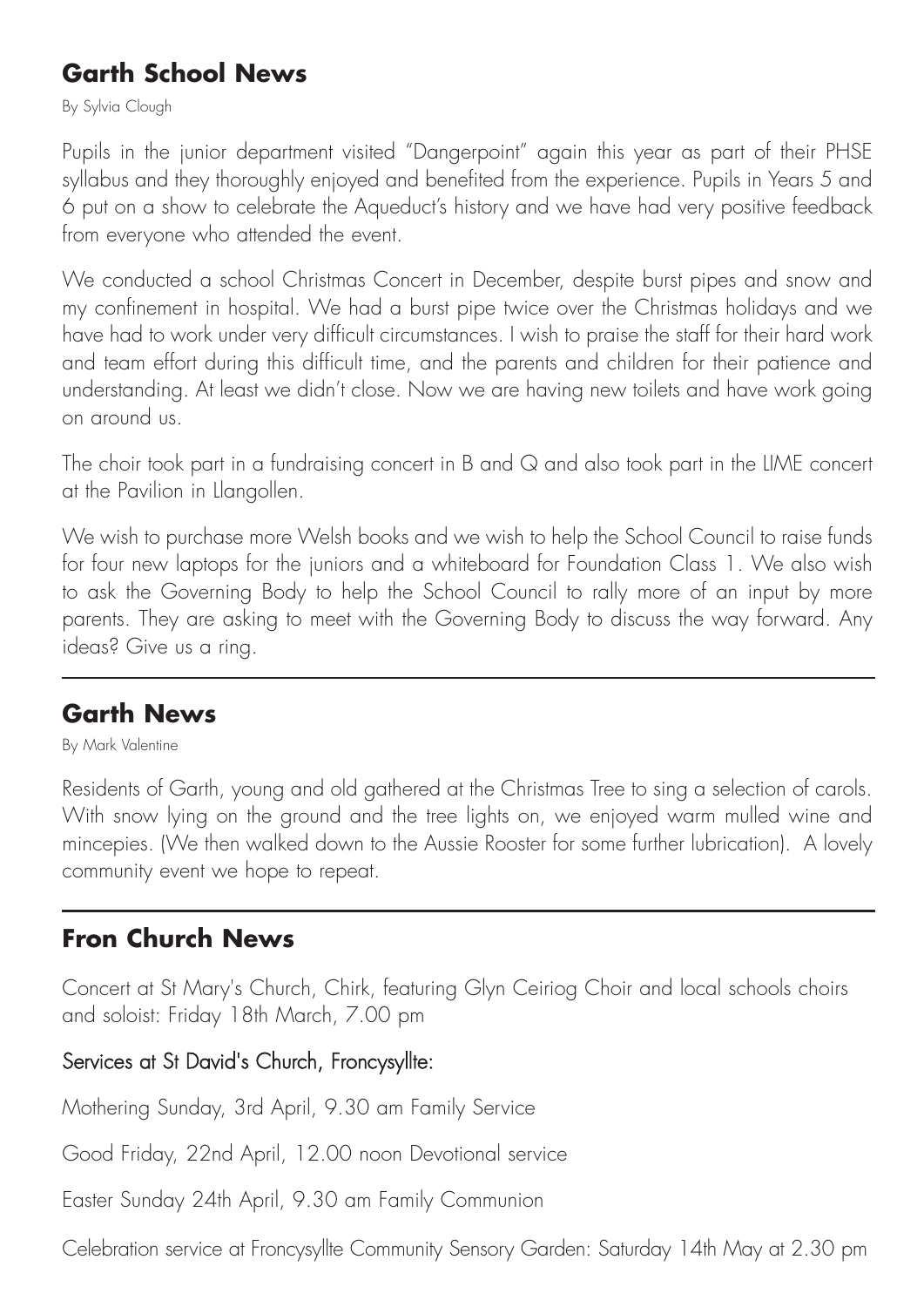### **Garth & Trevor Community Centre**

By Delwyn Roberts

The Garth and Trevor Community Centre came first in the Community Buildings in Bloom Competition run by AVOW over last Summer. Massive Congratulations to all the Groups and individuals who helped to make the Centre the Winner. The prize is £250 and a £75 voucher for the Grosvenor Garden Centre.

#### **Thank you**

The Garth and Trevor Community Centre management Committee would like to take this opportunity to thank the Community Council for their support in the purchase of new crockery for the Centre. It had its first outing for the successful Senior Citizens Christmas Party. If anyone wants to hold a large function there are enough matching plates, dishes, cups, saucers, knives, forks and spoons for 120 people.

#### **"BBC FIRST CLICK COURSE"**

The "BBC FIRST CLICK COURSE" is run for those in the community who are 55+ and want to start using a computer. It is available in the Garth and Trevor Community Centre on Thursday afternoons at 2pm. If you are interested, just turn up, even if you do not know one end of a computer from another.

#### **FINANCE**

At the December meeting Community Councillors agreed a proposed increase of 2.7% to the precept allowance (monies given by Wrexham CBC to enable the Council to conduct it's business). This increase shall help cover the additional administration and consultation being undertaken by the Council.

Glyn Jones, Chair of the Finance Sub-committee.

### **Annual Audit – 2009/2010**

The External Auditor has now completed the Audit on the Annual Return for the year ended 31st March 2010. There were no issues arising for Llangollen Rural Community Council to consider, prior to approval of its Annual Return in accordance with the Accounts and Audit (Wales) Regulations 2005 (as amended) (the Regulations).

#### **Birdwatch – Trevor**

By Anne Arnold

Chaffinch, Robins, Nuthatch, Heron, Hedge Sparrows, Great Tit, Blue Tits, Blackbirds, Thrush, Seagulls, Crows, Jays, Magpie, Collard Dove, Long Tailed Tit, Great Spotted Woodpecker (pair), Tit, Great Spotted Woodpecker, Coal Tit, House Sparrow, Starlings, Buzzards and Owls.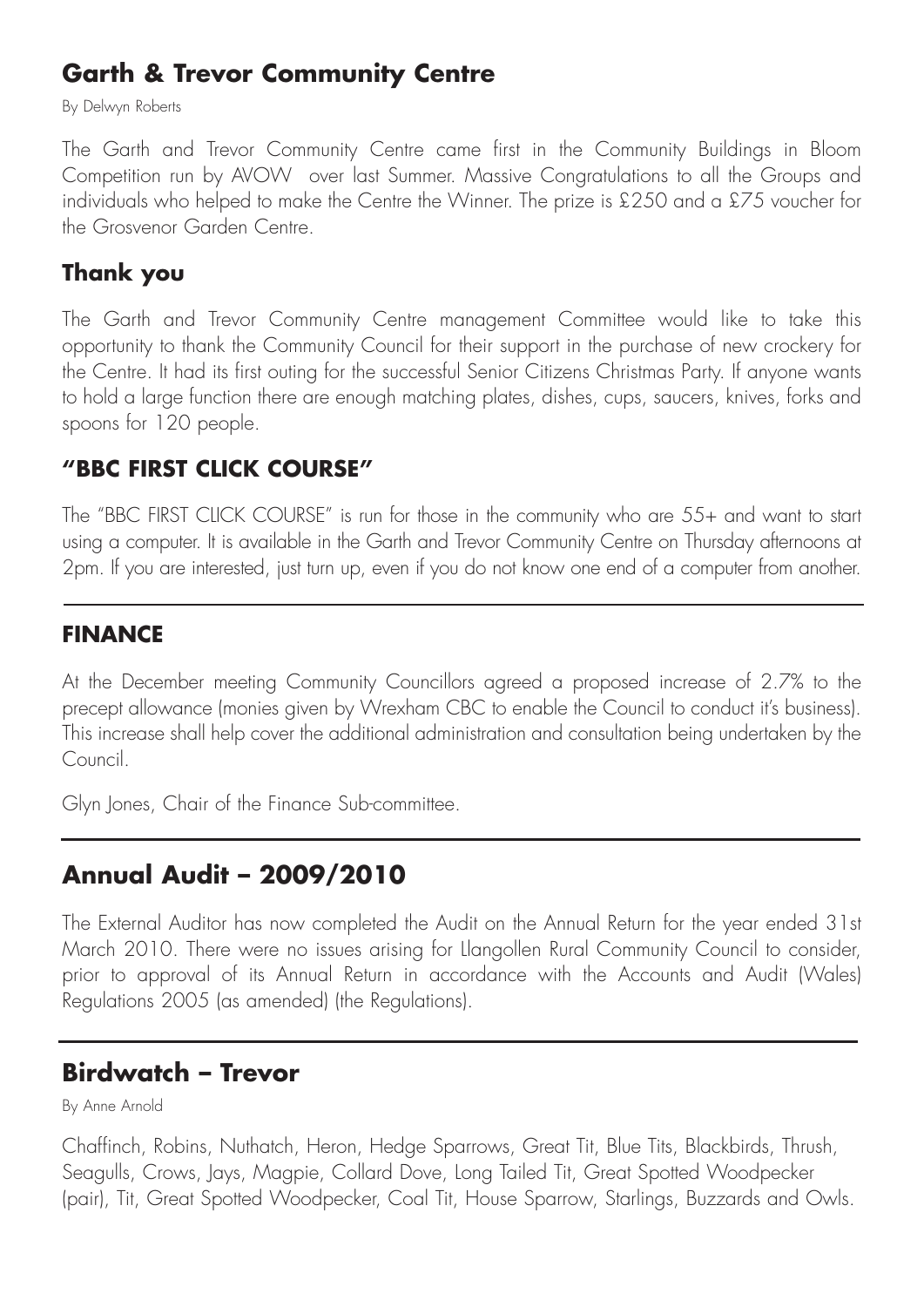#### **TREVOR BOWLERS REACH NATIONAL FINALS**

By Moira Griffiths

Several players from the Trevor and Flexsys bowls clubs have competed in the National heats held recently at Flexsys. Three players have qualified for places in the 'fours' team and three players have qualified in the 'singles' discipline. All players represented Clwyd Short Mat Bowls Association at Llandrindod Wells at the beginning of February, competing against teams from other Welsh counties. In the singles, two Trevor players were unfortunately knocked out of the competition whereas the Flexsys bowler reached the final but was beaten 11-7 by a player from Cardiganshire.

Two teams from the Trevor Indoor Bowls Club regularly play in the Flexsys League on Monday nights. Although both teams are at opposite ends of the league table they unite for games on Tuesday afternoons and visit other bowls clubs in the area. The amalgamation of both teams on Tuesday has proved to be very strong and successful and the team can take pride in their position at the top of the Tuesday league.

If anyone is tempted to join the Trevor Bowls Club then please come along to the Community Centre on Thursday evenings from 7pm and give it a try. Everyone is welcome. Contact Moira on 824401.

### **Sticky Toffee Pudding** Pudding **Sticky Toffee Sauce**

75g / 2¾ oz sultanas 2 tbsp butter 150g / 5½ oz stoned dates, chopped 175ml /6 fl oz double cream 1 tsp bicarbonate of soda 200g / 7oz brown sugar 2 tbsp butter, plus extra for greasing 200g / 7oz brown sugar zested orange rind to decorate 2 eggs freshly whipped cream to serve 200g / 7oz self-raising flour, sifted

To make the pudding, put the fruits and bicarbonate of soda into a heatproof bowl. Cover with boiling water and leave to soak. Preheat the oven to 180°C / 350°F/Gas mark 4. Grease a round cake tin, 20cm/8inches in diameter, with butter. Put the remaining butter in a separate bowl, add the sugar and mix well. Beat in the eggs then fold in the flour. Drain the soaked fruits, add to the bowl and mix. Spoon the mixture evenly into the prepared cake tin. Transfer to the preheated oven and bake for 35-40 minutes. The pudding is cooked when a skewer inserted into the centre comes out clean. About 5 minutes before the end of the cooking time, make the sauce. Melt the butter in a saucepan over a medium heat. Stir in the cream and sugar and bring to the boil, stirring constantly. Lower the heat and simmer for 5 minutes. Turn out the pudding onto a serving plate and pour over the sauce. Decorate with zested orange rind and serve with whipped cream.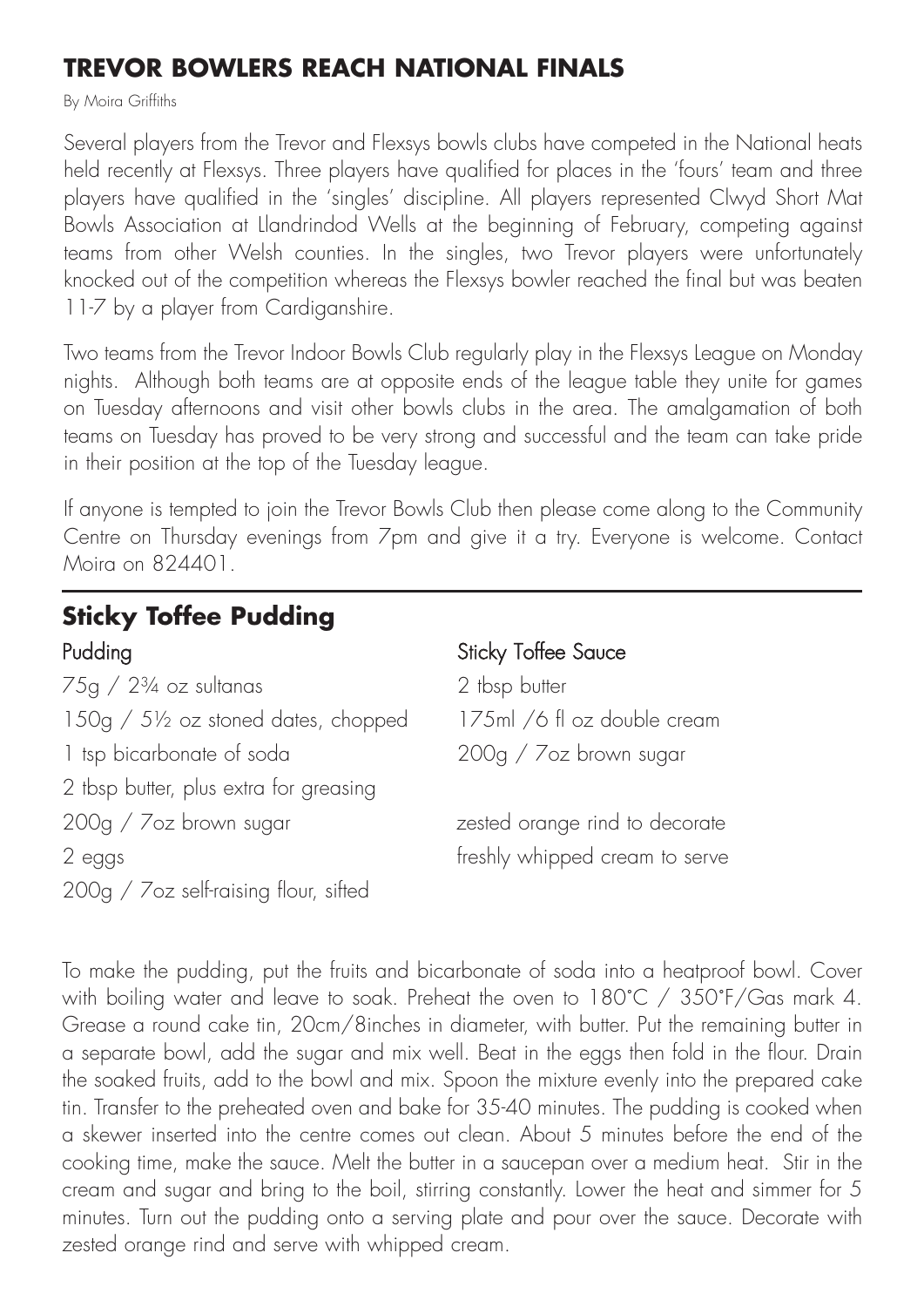### **Fron School News**

by Barbara Davies

The children of Fron School were chosen to attend the M.E.N arena. They took part in the 'Young Voices' concert with over 5000 other children. A great day was had by all.

Our Christmas raffle was a brilliant success .We raised over £500 thanks to the continued support of parents, teachers and the local residents.

The PTFA would like to extend a big thank you to Crusty Cob & Crafty Cove for sponsoring this event, along with White Waters Hotel, Porters delicatessen and the other local businesses and residents for the great prizes they donated

To celebrate 1st day of Chinese New Year the children had a wonderful Chinese lunch (thanks Aunty Dawn) and participated in activities about China. A great big thank you to all the staff for their hard work. Kate Thompson from the Forestry Commission visited our school. The children enjoyed a winter woodland nature walk and made various bird feeders. These have been placed around the school grounds.

Years 5/6 will attend Ysgol Dinas Bran to participate in a festival of sport as part of their transition to secondary school.

The garden project is coming along nicely. We have willow saplings and hedging on order. A spring planting afternoon is planned for week commencing 28th March weather dependent. Everyone welcome, bring a plant. Check post office and community centre for further details.

A pamper evening is planned on Friday 8th April. Tickets will be for sale shortly. Posters will be displayed locally.

An Easter service followed by our spring fair will be held at school on Thursday 7th April.

Froncysyllte School educates children from 2 ½ to 11 years of age. Places available contact 01691 773310 to arrange a visit.

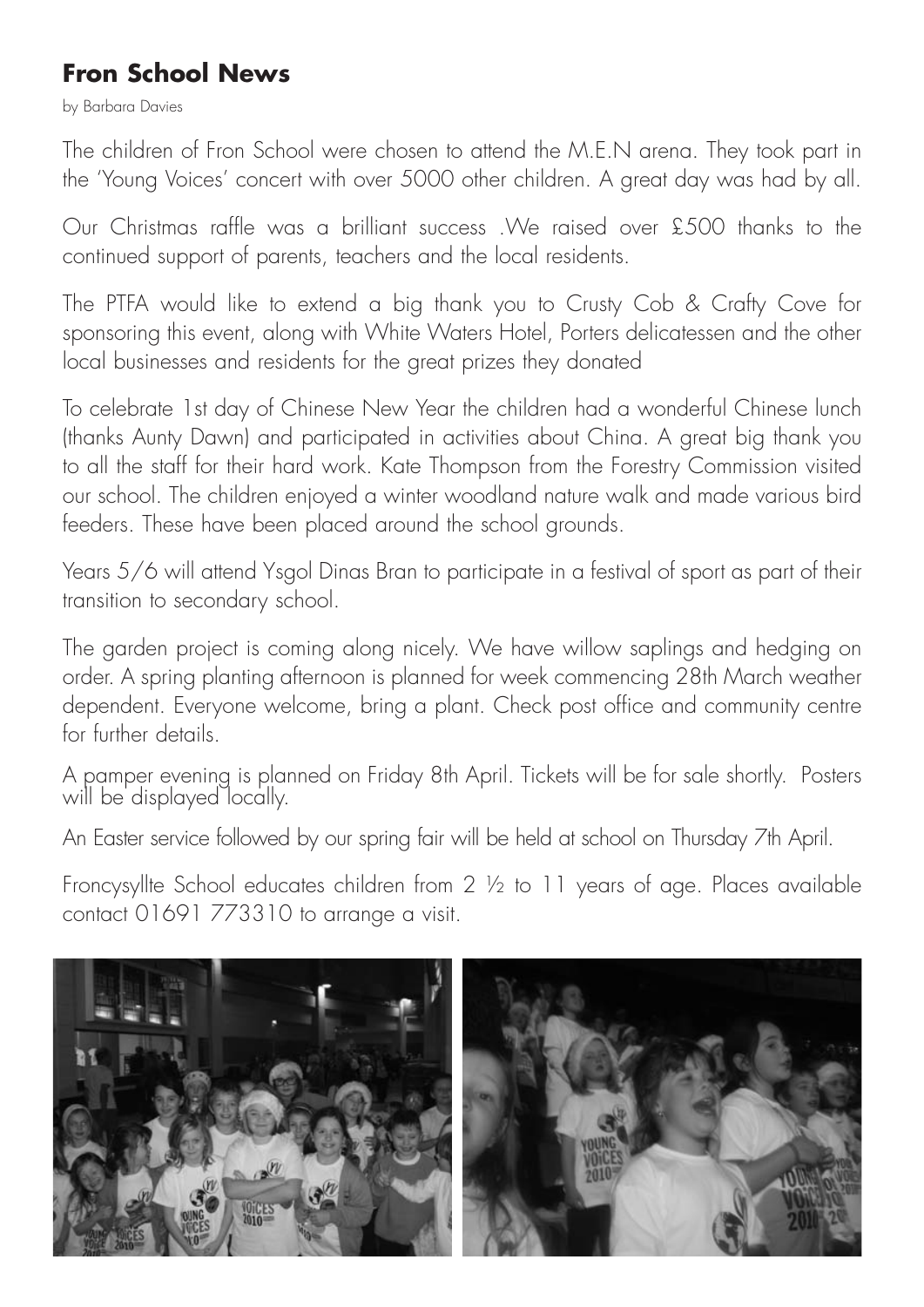#### **Fron News**

By Julie Williams

#### Froncysyllte Walking Group

The group enjoyed a warm Christmas welcome at the Bryn Howel Hotel on Thursday having walked from Reads Yard in Trevor. Following a well earned lunch there was a quiz and raffle before the weather closed in and the group walked back along the canal towpath.

As Cakes and Company is closed for the winter, the January walk saw 29 of us head for the Duke of Wellington where we were warmly welcomed and provided with a hearty stew to fuel the second half of the walk. Many thanks to both establishments. We are all are looking forward to return visits.

Walkabout Wrexham programmes are available locally including Fron Post Office and Cakes and Company Community Cafe. Please also look out for posters for 'special' walks which are not in the programme. Also check the Community Cafe website www.froncysylltecommunitycentre.btik.com



Walkers registered with the Froncysyllte group will be able to enter a photographic competition which will be judged in the Autumn. Further details please contact Julie on her email address. Any Community groups wishing to organise a walk are also welcome to email Williams-julie@hotmail.com

Cakes and Company Will reopen on Easter Saturday 23rd April, 12noon - 4pm. All welcome.

### **Bird list**

By Julie Williams

Bad weather in December and January saw all the old favourites gathering at the feeding station. Highlights however, were Brambling, Siskin and Redpoll.

Bird list: Blue tit, Blackbird, Brambling, Buzzard, Collared dove, Chaffinch, Crow, Greenfinch, Goldfinch, Greater Spotted Woodpecker, Great tit, Hedge sparrow, Jackdaw, Long Tailed tit, Magpie, Redpoll, Robin, Rook, Siskin, Starling, Wren, Woodpigeon.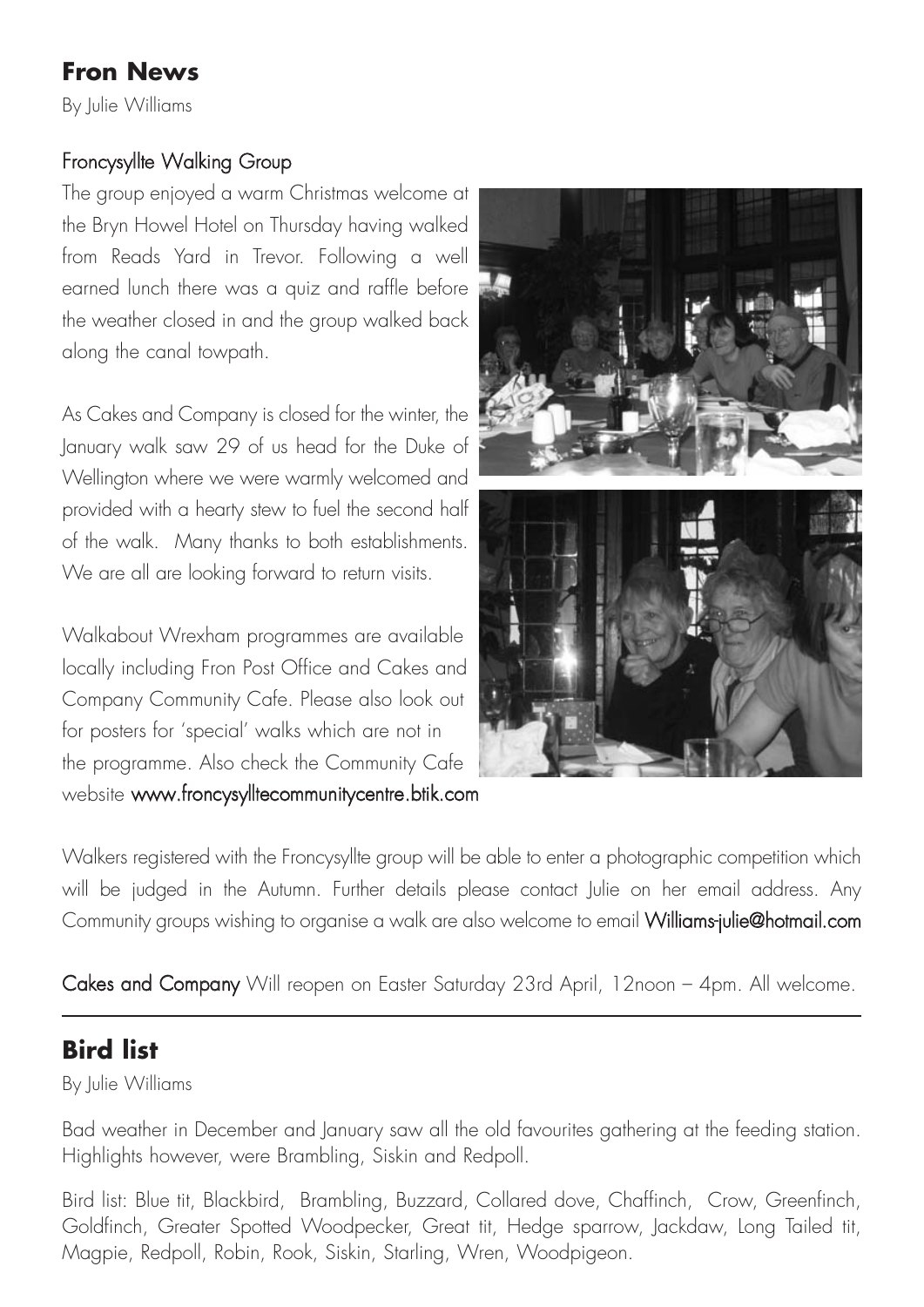### **Police Matters**

What do you think are the main policing problems in Garth, Trevor and Froncysyllte? Hopefully you will not have too many concerns and feel able to contact local officers for any advice or with any information you may have in relation to crime or suspicious circumstances. If you use a computer please visit the North Wales Police website and let us know what you think our priorities for your neighbourhood should be on "balance your bobbies" (it might be a good exercise for the local computer classes) which you can enter monthly if you feel circumstances are changing in your area. Without wishing to alarm you I would stress the need to take basic precautions in respect to locking doors and windows whether at home or not, keeping valuables out of sight particularly in vehicles, secure outbuildings to deter opportunist crime and to be wary of callers to property who you are unfamiliar with. If you have cause to be suspicious call the police on the contact numbers below. You live in a relatively low crime area with a good community spirit and hopefully we can keep it that way.

#### CBM PC Chris Ryder tel: 07896 172556

e-mail chris.ryder@nthwales.pnn.police.uk PCSO David Jenkins tel: 07854332425 e-mail davidjenkins@nthwales.pnn.police.uk If you need to report any non emergency incidents please call 101 or for an emergency 999.

### **Wrexham and District National Eisteddfod of Wales 2011**

Only 5 months to go until the Eisteddfod. Come to the following:- March 5th – Concert given by Froncysyllte Choir and Rhys Meirion at the William Aston Hall, Wrexham.

March 25th - Let The Children Sing – a concert by the school children of the area at The George Edwards Hall.

April 9th - A concert by The James Lambert Singers at Air Products Social Club at 7.30pm.

Look out for the posters of these events and others.